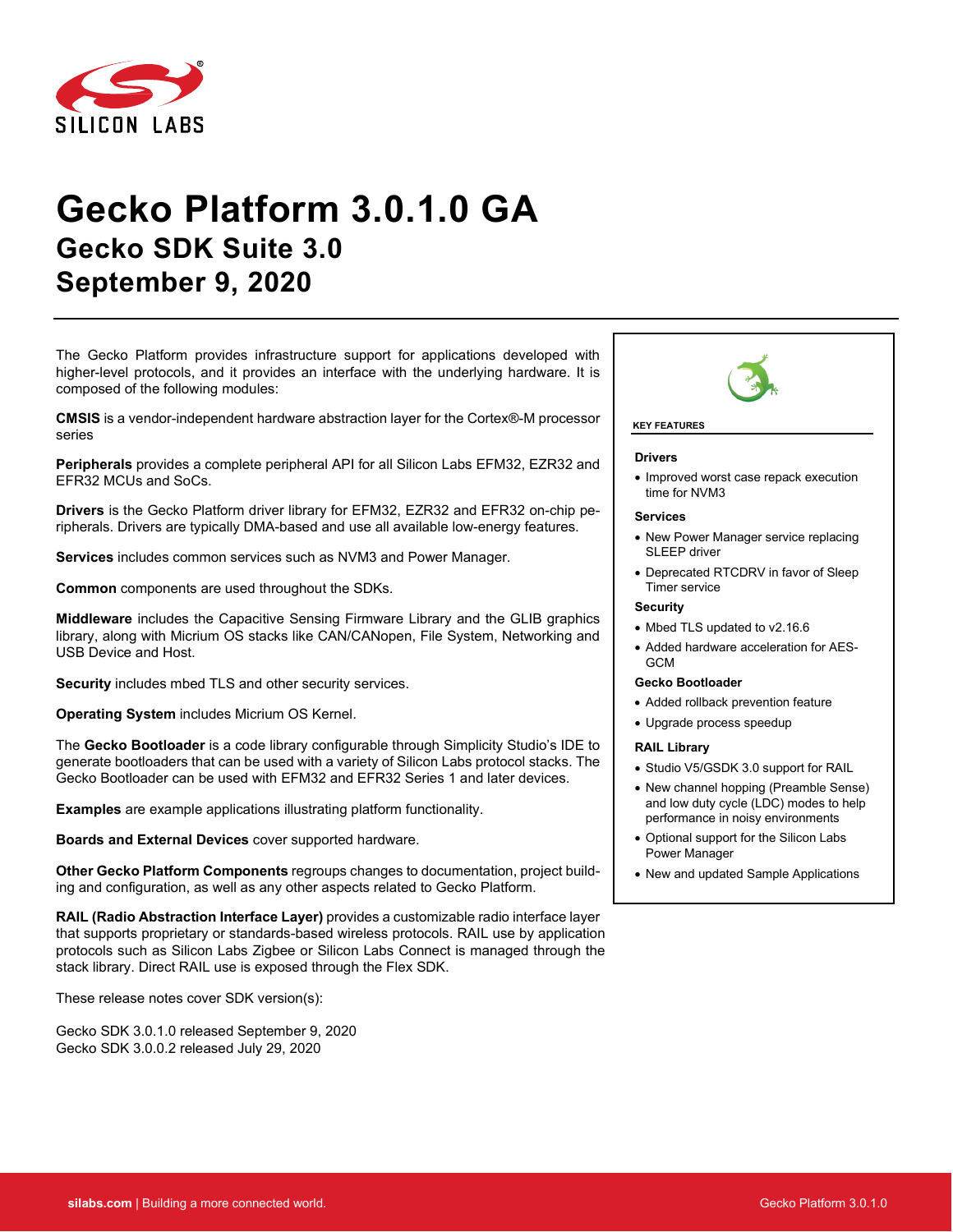### **Contents**

| $\mathbf{1}$      |  |
|-------------------|--|
| $\overline{2}$    |  |
| 3                 |  |
| 4                 |  |
| 5                 |  |
| 6                 |  |
| $\overline{7}$    |  |
| 8                 |  |
| 9                 |  |
| 10                |  |
| 11                |  |
| $12 \overline{ }$ |  |
| 13                |  |
| 14                |  |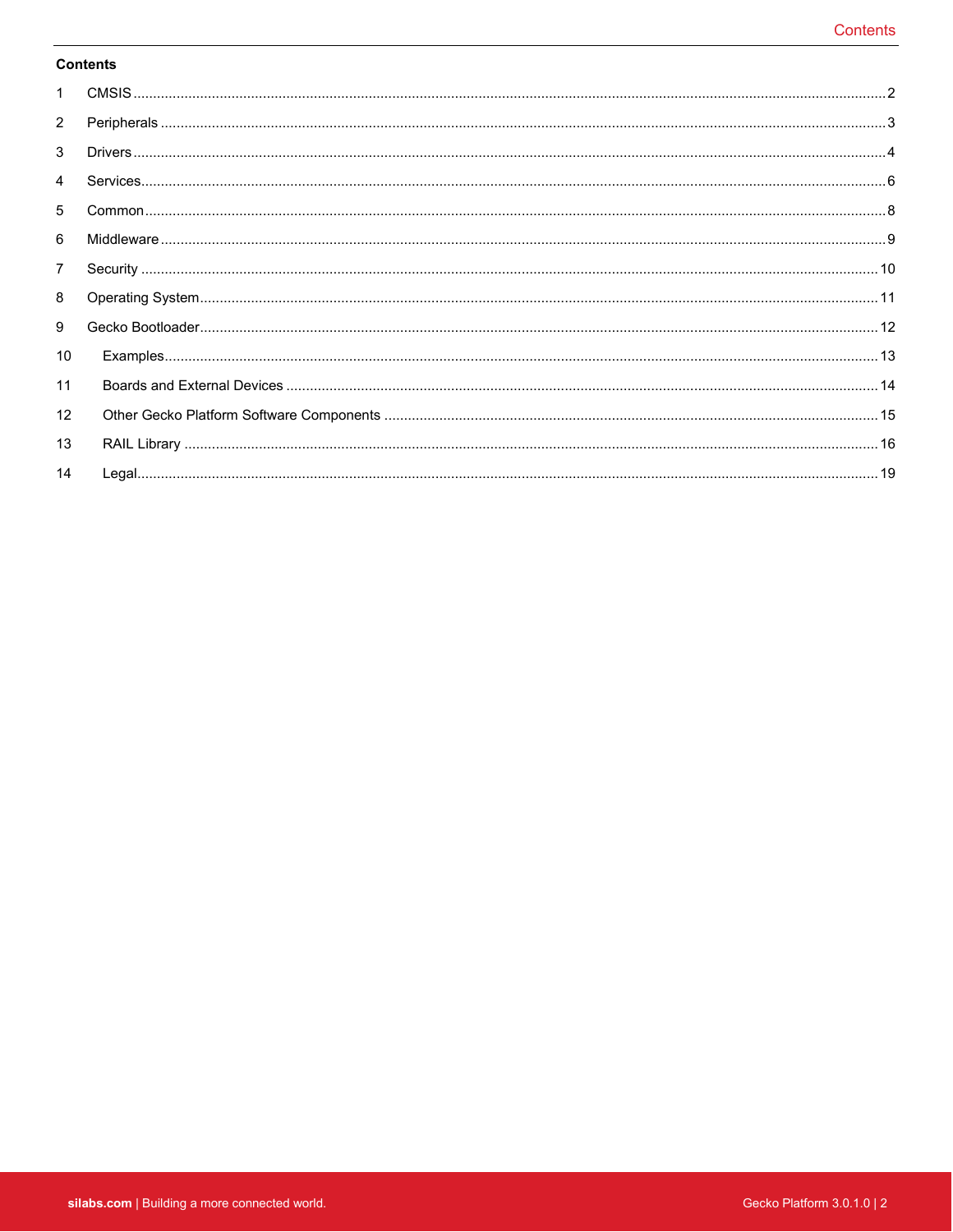# <span id="page-2-0"></span>**1 CMSIS**

### **1.1 New Items**

### **Added in release 3.0.0.2**

• Added support for new Zen Gecko families EFR32ZG13L and EFR32ZG13S

## **1.2 Improvements**

None

## **1.3 Fixed Issues**

None

## **1.4 Known Issues in the Current Release**

None

## **1.5 Deprecated Items**

None

## **1.6 Removed Items**

### **Removed in release 3.0.0.2**

• Removed EFR32BG14 Blue Gecko family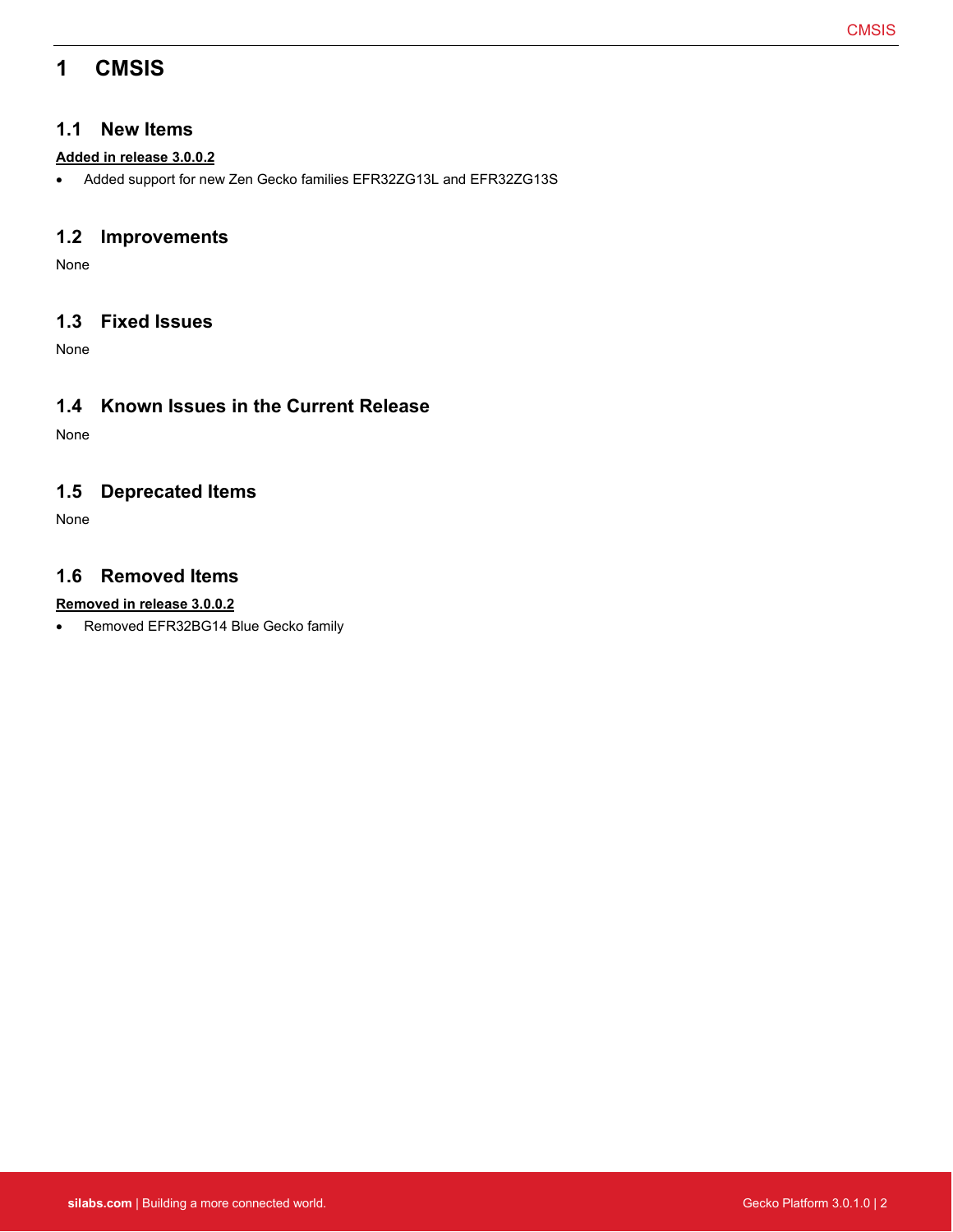# <span id="page-3-0"></span>**2 Peripherals**

### **2.1 New Items**

#### **Added in release 3.0.0.2**

- Added support for new IADC result alignment options and IADC digital averaging on device families with hardware support for this.
- Added an API SYSTEM GetSecurityCapability(), which can be used to find security capability of different products.
- Added an API [CMU\\_LF\\_ClockPrecisionGet\(\),](https://docs.silabs.com/gecko-platform/latest/emlib/api/efm32gg/group-cmu#gab7e78ce28916a3faba3c674a36eb12b1) to query the clock precision.

### **2.2 Improvements**

None

## **2.3 Fixed Issues**

### **Fixed in release 3.0.1.0**

| ID#    | <b>Description</b>                                                                                  |
|--------|-----------------------------------------------------------------------------------------------------|
| 519432 | Fixed issue where calling TIMER Reset for a disabled timer caused a bus fault for series 2 devices. |
| 500814 | Fixed an issue in emlib's SMU module where the register mapping was not correctly done.             |

### **Fixed in release 3.0.0.2**

| ID#    | <b>Description</b>                                                                                                                                                                                                                                                                       |
|--------|------------------------------------------------------------------------------------------------------------------------------------------------------------------------------------------------------------------------------------------------------------------------------------------|
| 449691 | Fixed issue in em i2c where the state machine sometimes issued a NACK after last byte was read in a slave-to-<br>master transfer. This could cause issues when auto ack was enabled. After this fix the NACK is issued before the<br>last byte is read in all state machine transitions. |
| 447712 | On series-2 devices the VSCALEBUSY bit is not set immediately when starting EM01 voltage scaling. With this fix<br>the VSCALEDONE interrupt flag is checked instead of the VSCALEBUSY status bit when waiting for EM01 voltage<br>scaling to complete.                                   |
| 486299 | Fixed a bug in em iadc.c when writing to the TRIGGER register.                                                                                                                                                                                                                           |
| 487657 | Added checks and recovery mechanisms when attempting to set the frequency of HFRCODPLL to an unsupported<br>value.                                                                                                                                                                       |

### **2.4 Known Issues in the Current Release**

None

### **2.5 Deprecated Items**

#### **Deprecated in release 3.0.0.2**

• All SE functionality and command defines are marked as deprecated in em\_se. Use SE Manager APIs instead.

### **2.6 Removed Items**

#### **Removed in release 3.0.0.2**

- Removed em\_mpu emlib module. Please use the ARM\_MPU\_xxx API instead.
- Removed em\_core emlib module. Please use the new em\_core module instead.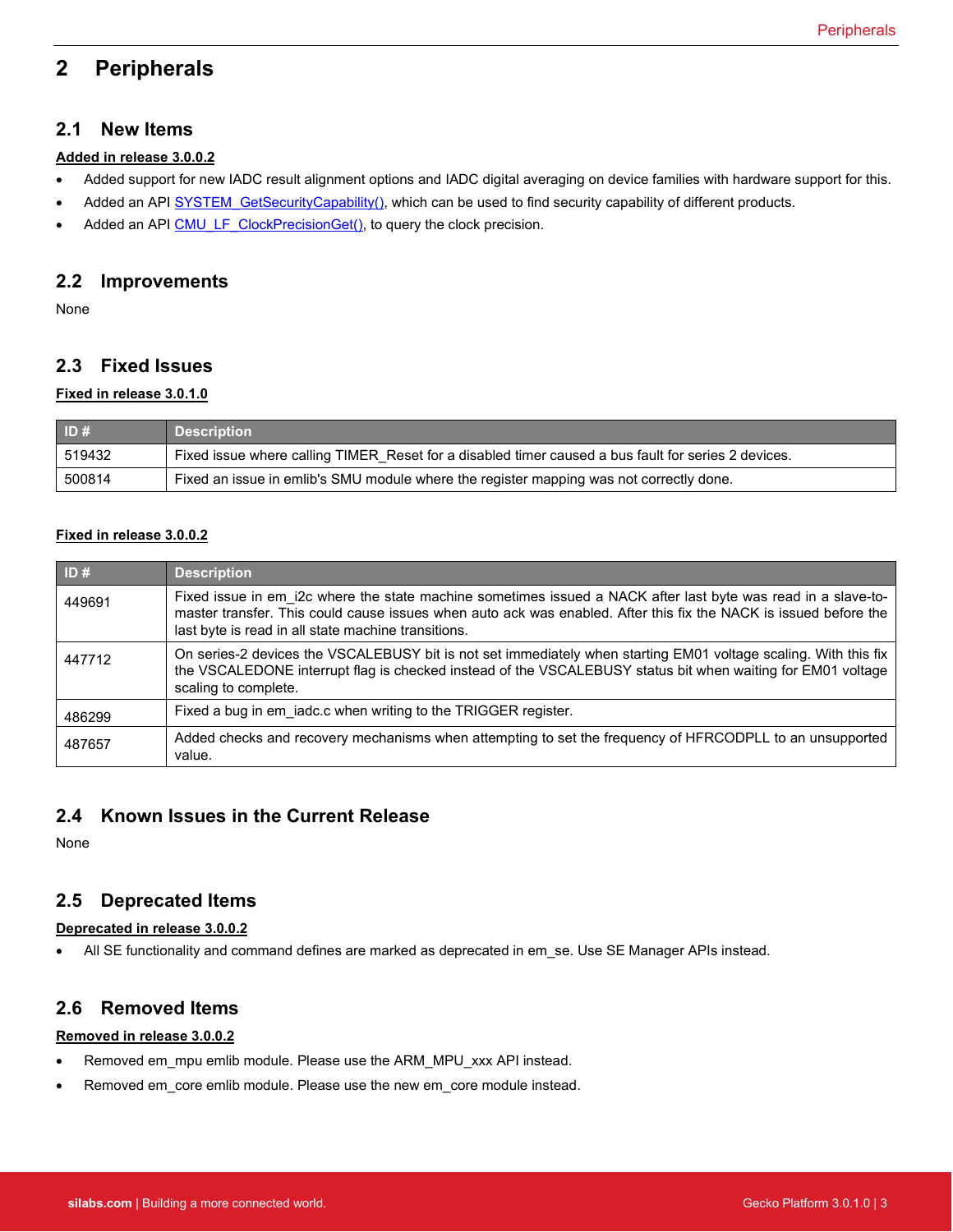# <span id="page-4-0"></span>**3 Drivers**

### **3.1 New Items**

#### **Added in release 3.0.1.0**

• Added MPU integration to NVM3.

#### **Added in release 3.0.0.2**

- Added a new way to build project using Simplicity Studio v5 Project Configurator. If your project is using this new method (this method is used by Bluetooth and Proprietary SDKs only), it is important to understand the SDK programming model to determine if your application-specific initialization functions, or periodic processing functions need to be integrated into the new main.c. For more information see the [sdk-programming-model](https://docs.silabs.com/gecko-platform/latest/sdk-programming-model) section.
- Added PWM driver in platform/driver. Documentation can be found at [driver/api/group-pwm.](https://docs.silabs.com/gecko-platform/latest/driver/api/group-pwm)
- Added simple button driver in platform/driver. Documentation can be found at [driver/api/group-button.](https://docs.silabs.com/gecko-platform/latest/driver/api/group-button)
- Added simple and RGBW LED drivers in platform/driver. Documentation can be found at *driver/api/group-led*.
- Added I2C Single Polled Master (I2CSPM) driver in platform/driver. Documentation can be found a[t driver/api/group-i2cspm.](https://docs.silabs.com/gecko-platform/latest/driver/api/group-i2cspm)
- Added DMA Control block to DMADRV.

### **3.2 Improvements**

#### **Improvements in release 3.0.1.0**

• During execution, the nvm3\_repack function will either do nothing, copy data or erase a page. To limit the execution time, the copy part is now split into several calls where each call will never copy more than max-object-size number of bytes. This is done to limit the time when interrupts are disabled if the default locking functions are used.

### **3.3 Fixed Issues**

#### **Fixed in release 3.0.1.0**

| ID#    | <b>Description</b>                                                                                                                                                                                                                                                              |
|--------|---------------------------------------------------------------------------------------------------------------------------------------------------------------------------------------------------------------------------------------------------------------------------------|
| 520149 | Fixed an issue where initialization of SPIDRV instances was not generated when adding a SPIDRV instance to a project.                                                                                                                                                           |
| 501179 | Fixed an issue where the configuration GUI for the SPIDRV driver required a CS pin to be configured when the driver was<br>configured to leave CS control to the application. This issue only affected the configuration GUI, and had no effect on the<br>embedded source code. |

#### **Fixed in release 3.0.0.2**

| ID#    | <b>Description</b>                                                                                                            |
|--------|-------------------------------------------------------------------------------------------------------------------------------|
| 497230 | Fixed an issue in UARTDRV where handles where removed in UARTDRV Abort. Handles are now instead removed in<br>UARTDRV Delnit. |

### **3.4 Known Issues in the Current Release**

Issues in bold were added since the previous release. If you have missed a release, recent release notes are available o[n https://www.si](https://www.silabs.com/products/software)[labs.com/products/software.](https://www.silabs.com/products/software)

| ID#    | <b>Description</b>                                                                                                                                                                     |
|--------|----------------------------------------------------------------------------------------------------------------------------------------------------------------------------------------|
| 485403 | UARTDRV operation in EM2 does not work when using EUART.                                                                                                                               |
| 520149 | When creating SPIDRV instances using the Simplicity Studio Project Configurator, code to initialize the instance is not<br>automatically generated and must instead be added manually. |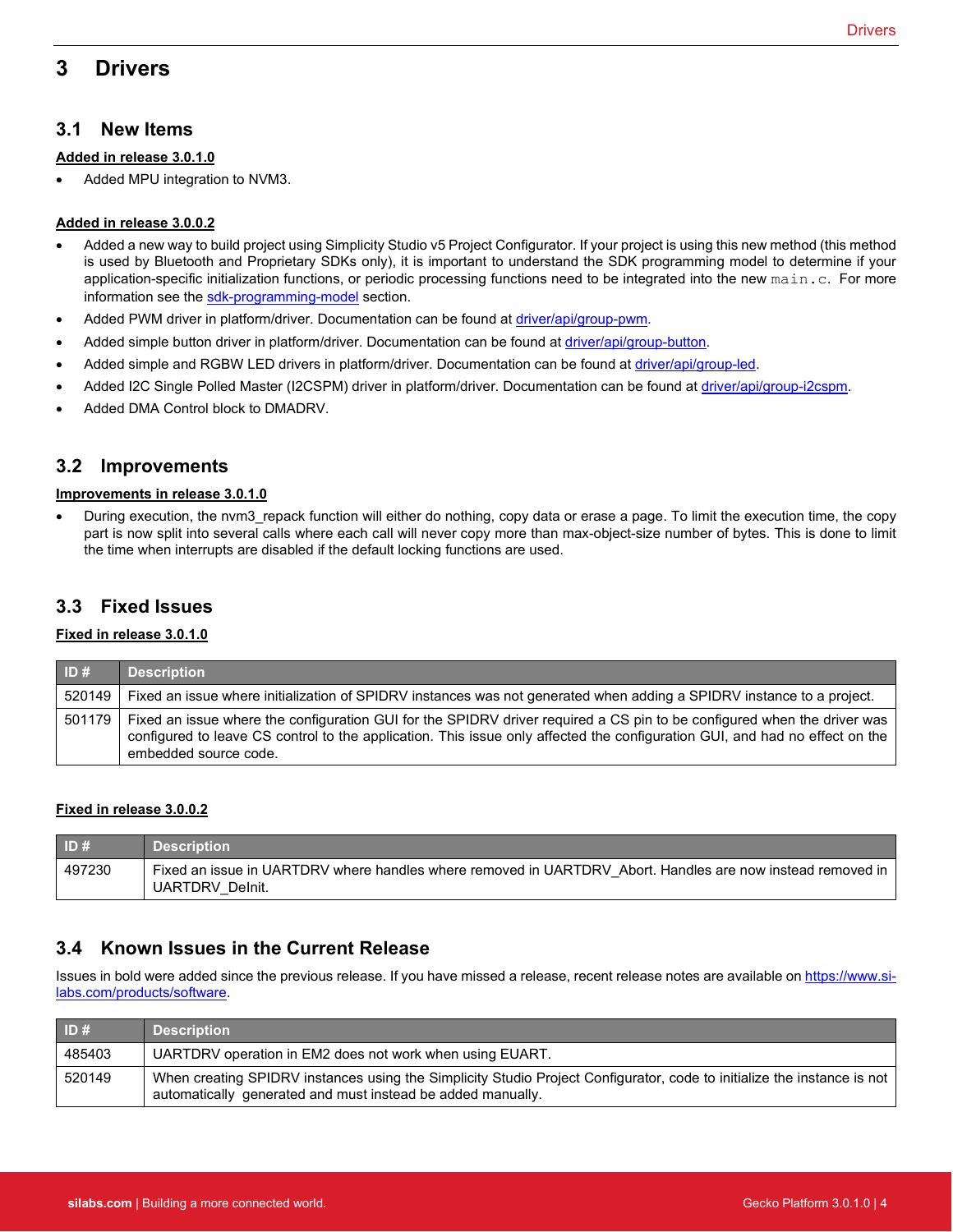## **3.5 Deprecated Items**

#### **Deprecated in release 3.0.0.2**

- The SLEEP driver is deprecated and will be deleted in a later release. The new power manager service should be used instead. Note that all Silicon Labs wireless protocols included with this release as well as RAIL will also use the power manager instead of SLEEP driver. If your applications uses any of the wireless protocols, it can no longer use or include the SLEEP driver or call directly the emlib EMU functions as this is incompatible with the power manager. In that case, the power manager will need to be used. Direct EMU calls need to be called to set the device to EM4, as power manager only covers EM0 to EM3. More details can be found at [service/power\\_manager/overview.](https://docs.silabs.com/gecko-platform/latest/service/power_manager/overview) If your application did not use SLEEP driver in the past, no action is needed on your part.
- The RTCDRV driver is deprecated and will be deleted in a later release. The sleep timer service should be used instead. Note that all Silicon Labs wireless protocols included with this release will also use the sleep timer service. In such applications the RTCDRV driver and sleep timer can only coexist if they use separate real-time clock peripherals.
- The following drivers in hardware/kit/common/drivers are marked as deprecated and will be removed in a later release:
	- eeprom
	- i2ccaptouch
	- ksz8851snl
	- ksz8851snl\_spi
	- retargetfft
	- tempsens
	- tftamapped
	- **tftdirect**
	- tftspi
	- touch

## **3.6 Removed Items**

#### **Removed in release 3.0.0.2**

- Deleted deprecated config files in platform/emdrv/config folder.
- Deleted deprecated NVM driver. NVM3 service should be used instead.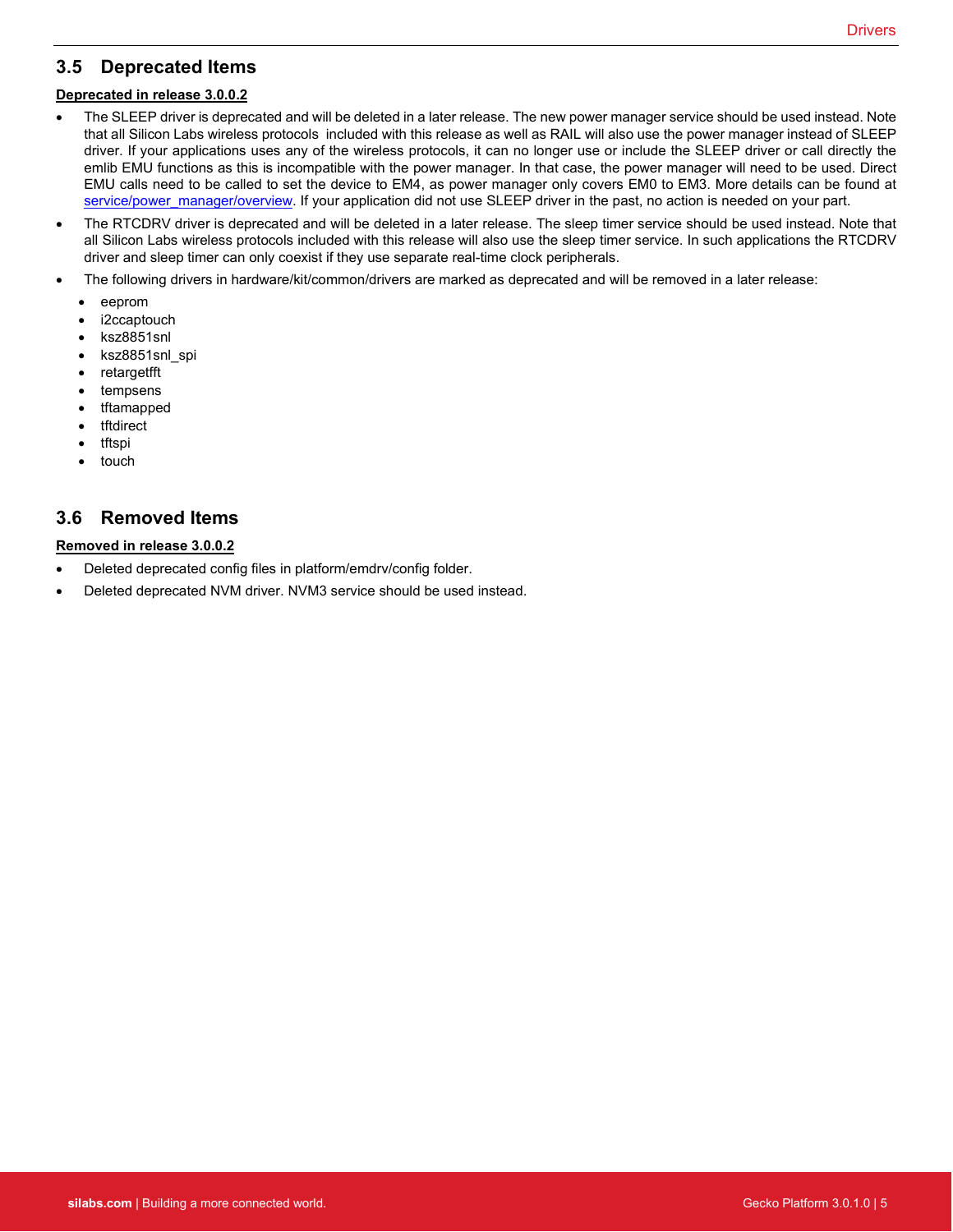# <span id="page-6-0"></span>**4 Services**

#### **Added in release 3.0.1.0**

• Added deinit functionality to IOStream-UART interfaces.

#### **Added in release 3.0.0.2**

- Added a new way to build project using Simplicity Studio v5 Project Configurator. If your project is using this new method (this method is used by Bluetooth and Proprietary SDKs only), it is important to understand the SDK programming model to determine if your application-specific initialization functions, or periodic processing functions need to be integrated into the new main.c. For more information see the SDK Programming Model section a[t sdk-programming-model.](https://docs.silabs.com/gecko-platform/latest/sdk-programming-model)
- Added Command Line Interface (CLI) service in platform/service. Documentation can be found a[t service/api/group-cli.](https://docs.silabs.com/gecko-platform/latest/service/api/group-cli)
- Added Power Manager service in platform/service. Documentation can be found at [service/power\\_manager/overview](https://docs.silabs.com/gecko-platform/latest/service/power_manager/overview) and [ser](https://docs.silabs.com/gecko-platform/latest/service/api/group-power-manager)[vice/api/group-power-manager.](https://docs.silabs.com/gecko-platform/latest/service/api/group-power-manager) Note that all Silicon Labs wireless protocols included with this release as well as RAIL will also use the power manager instead of SLEEP driver. If your applications uses any of the wireless protocols, it can no longer use or include the SLEEP driver or call directly the emlib EMU functions as this is incompatible with the power manager. In that case, the power manager will need to be used. Direct EMU calls need to be called to set the device to EM4, as power manager only covers EM0 to EM3. More details can be found at [service/power\\_manager/overview.](https://docs.silabs.com/gecko-platform/latest/service/power_manager/overview) If your application did not use SLEEP driver in the past, no action is needed on your part.
- Added IO Stream service in platform/service. Documentation can be found a[t service/api/group-iostream.](https://docs.silabs.com/gecko-platform/latest/service/api/group-iostream)
- Added Microsecond Delay service (udelay). Documentation can be found a[t service/api/group-udelay.](https://docs.silabs.com/gecko-platform/latest/service/api/group-udelay)
- Added device initialization service. Documentation can be found at [service/api/group-device-init.](https://docs.silabs.com/gecko-platform/latest/service/api/group-device-init)

### **4.2 Improvements**

#### **Changed in release 3.0.1.0**

- Added documentation about EM4 support in the Power Manager.
- Modified Simple MPU driver to protect entire RAM section defined in ARM memory map (0x2000 0000 0x3FFF FFFF) against execution.

#### **Changed in release 3.0.0.2**

- Added the option to use BURTC as the hardware timer peripheral in the Sleep Timer. More details can be found here [ser](https://docs.silabs.com/gecko-platform/latest/service/api/group-sleeptimer#sleeptimer-conf)[vice/api/group-sleeptimer#sleeptimer-conf.](https://docs.silabs.com/gecko-platform/latest/service/api/group-sleeptimer#sleeptimer-conf)
- Added the option in CLI service to ignore case in CLI commands.

### **4.3 Fixed Issues**

#### **Fixed in release 3.0.1.0**

| ID#    | <b>Description</b>                                                                                                                                                |
|--------|-------------------------------------------------------------------------------------------------------------------------------------------------------------------|
| 501561 | In the Legacy HAL component the PA configuration now uses the setting from the RAIL Utility PA configuration<br>component instead of its own hard-coded settings. |

#### **Fixed in release 3.0.0.2**

| ID#    | <b>Description</b>                                                                                                                                                                                                                       |
|--------|------------------------------------------------------------------------------------------------------------------------------------------------------------------------------------------------------------------------------------------|
| 491275 | Fixed bug where the function sl mpu disable execute() could disable execution on a larger memory section than<br>requested on ARMv6M- and ARMv7M-based devices. This could lead to unwanted memory regions marked as non-<br>executable. |
| 471079 | Fixed a bug in Sleep Timer where, under some circumstances, a timer could expire too early when using RTC or<br>PRORTC as hardware timers.                                                                                               |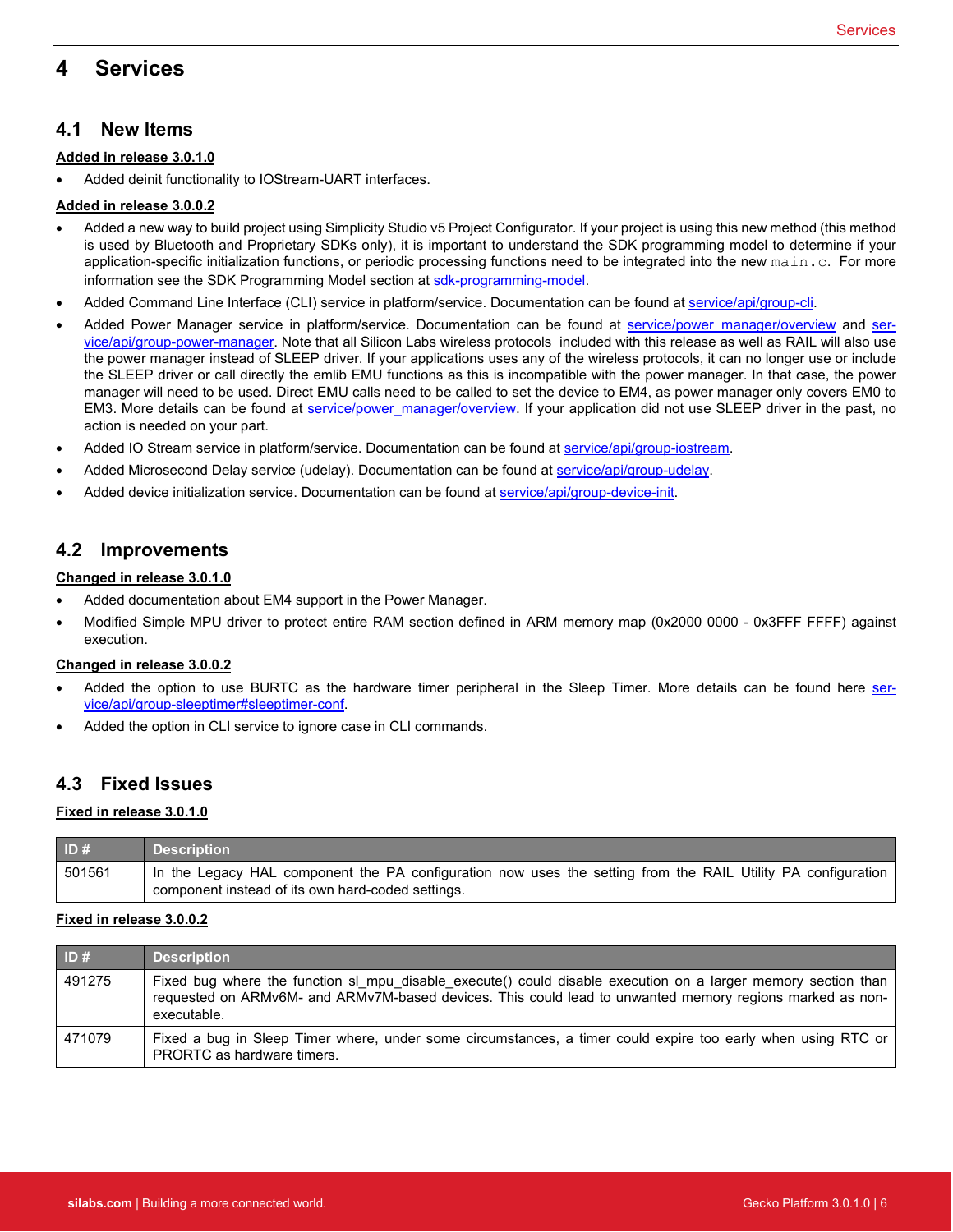# **4.4 Known Issues in the Current Release**

None

## **4.5 Deprecated Items**

None

## **4.6 Removed Items**

#### **Removed in release 3.0.0.2**

• Removed support for NVM3 in external flash.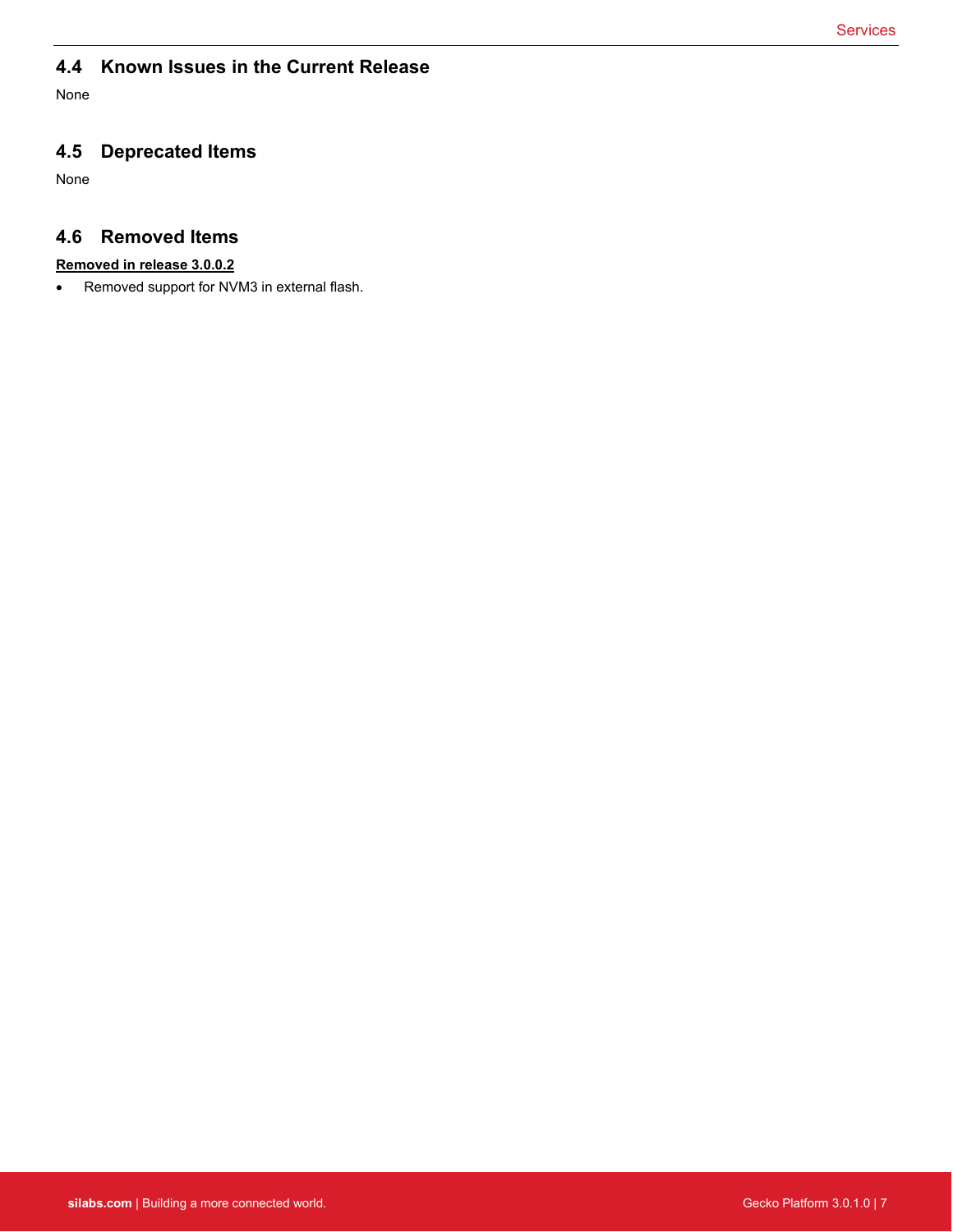# <span id="page-8-0"></span>**5 Common**

### **5.1 New Items**

#### **Added in release 3.0.0.2**

• Added string support for the Status Codes (sl\_status\_t). Documentation can be found at **common/api/group-status**.

### **5.2 Improvements**

None

## **5.3 Fixed Issues**

None

## **5.4 Known Issues in the Current Release**

None

## **5.5 Deprecated Items**

None

## **5.6 Removed Items**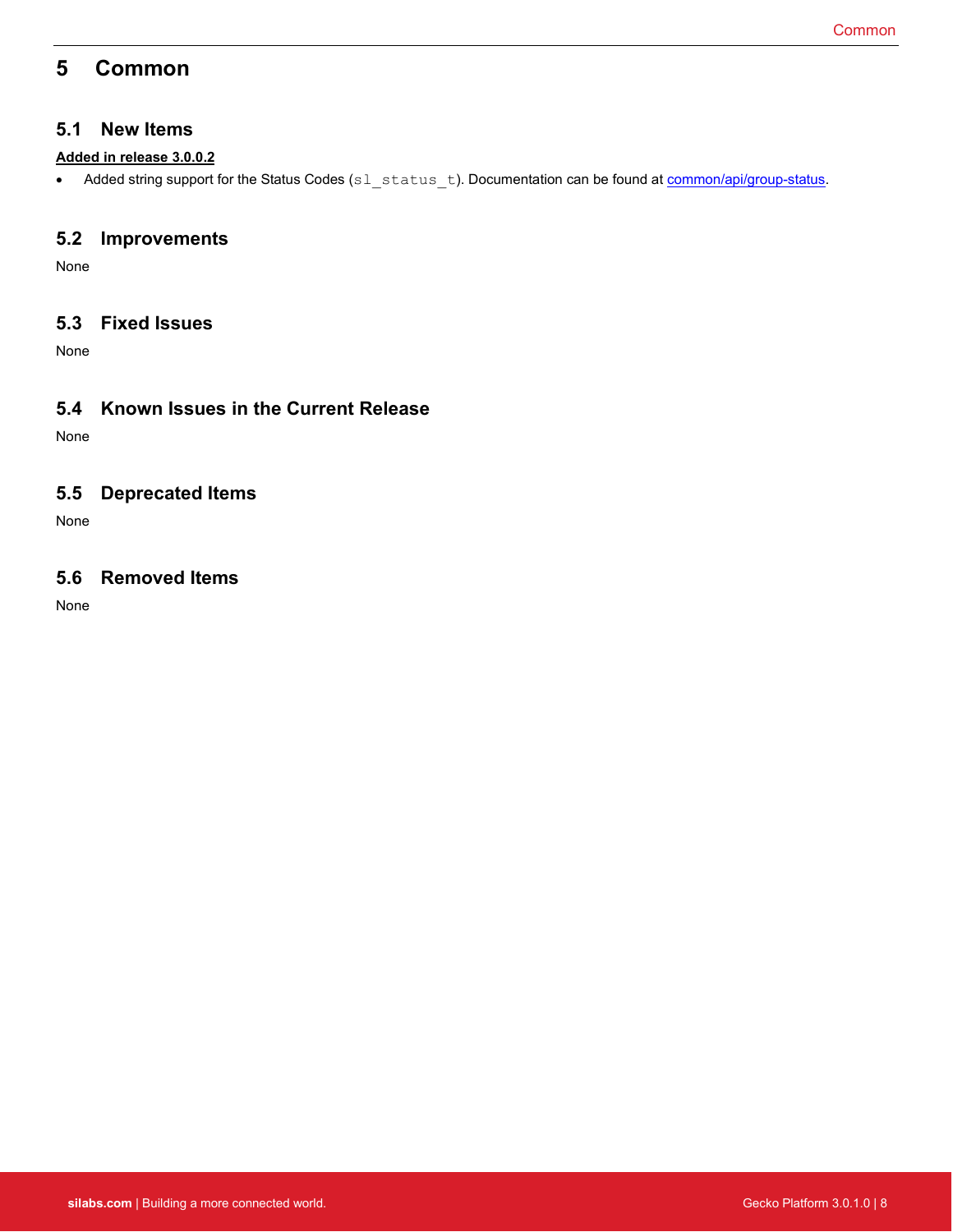# <span id="page-9-0"></span>**6 Middleware**

### **6.1 New Items**

### **Added in release 3.0.0.2**

• Added GLIB function to draw a string on a specific line on a display using a specific alignment.

## **6.2 Improvements**

None

## **6.3 Fixed Issues**

#### **Fixed in release 3.0.0.2**

| ID#    | <b>Description</b>                                                                     |
|--------|----------------------------------------------------------------------------------------|
| 466261 | Fixed an issue in Micrium OS FSs' FS_FAT_DirRd() where OEF was not reported correctly. |
| 484320 | Added a missing include to em_chip.h in bsp_fs_nor_spi.c.                              |

## **6.4 Known Issues in the Current Release**

None

## **6.5 Deprecated Items**

None

## **6.6 Removed Items**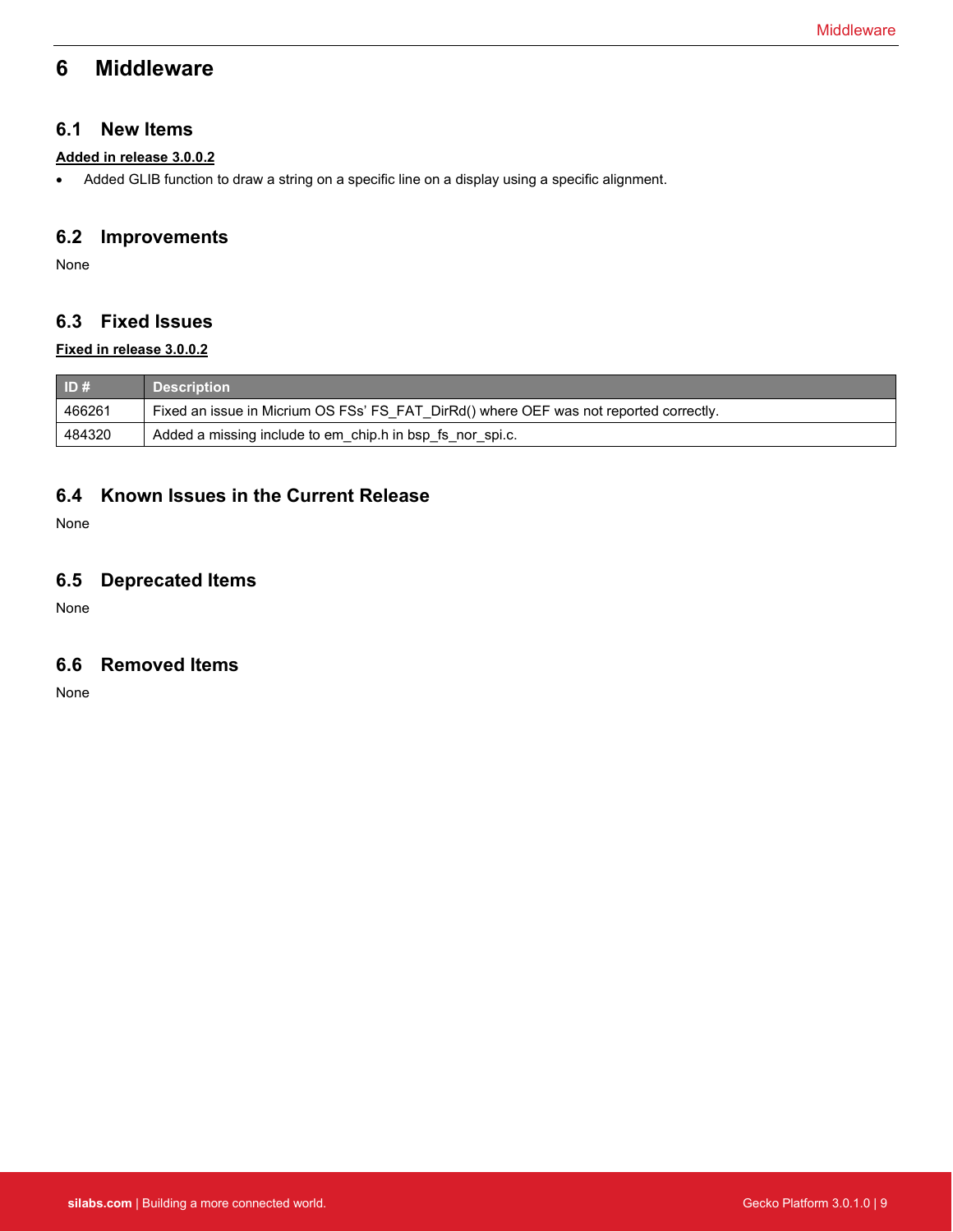# <span id="page-10-0"></span>**7 Security**

## **7.1 New Items**

### **Added in release 3.0.0.2**

- Added mbed TLS support for hardware acceleration of GCM on Series-1 devices including the CRYPTO peripheral.
- Initial release of SE Manager.

## **7.2 Improvements**

#### **Changed in release 3.0.0.2**

• Mbed TLS library version upgraded from 2.7.12 to 2.16.6.

### **7.3 Fixed Issues**

None

## **7.4 Known Issues in the Current Release**

None

## **7.5 Deprecated Items**

None

## **7.6 Removed Items**

### **Removed in release 3.0.0.2**

- The mbed TLS config options MBEDTLS\_MICRIUMOS and MBEDTLS\_MICRIUM have been replaced with SL\_CATALOG\_MICRIUMOS\_KERNEL\_PRESENT.
- The mbed TLS config option MBEDTLS\_FREERTOS has been replaced with SL\_CATALOG\_FREERTOS\_KERNEL\_PRESENT.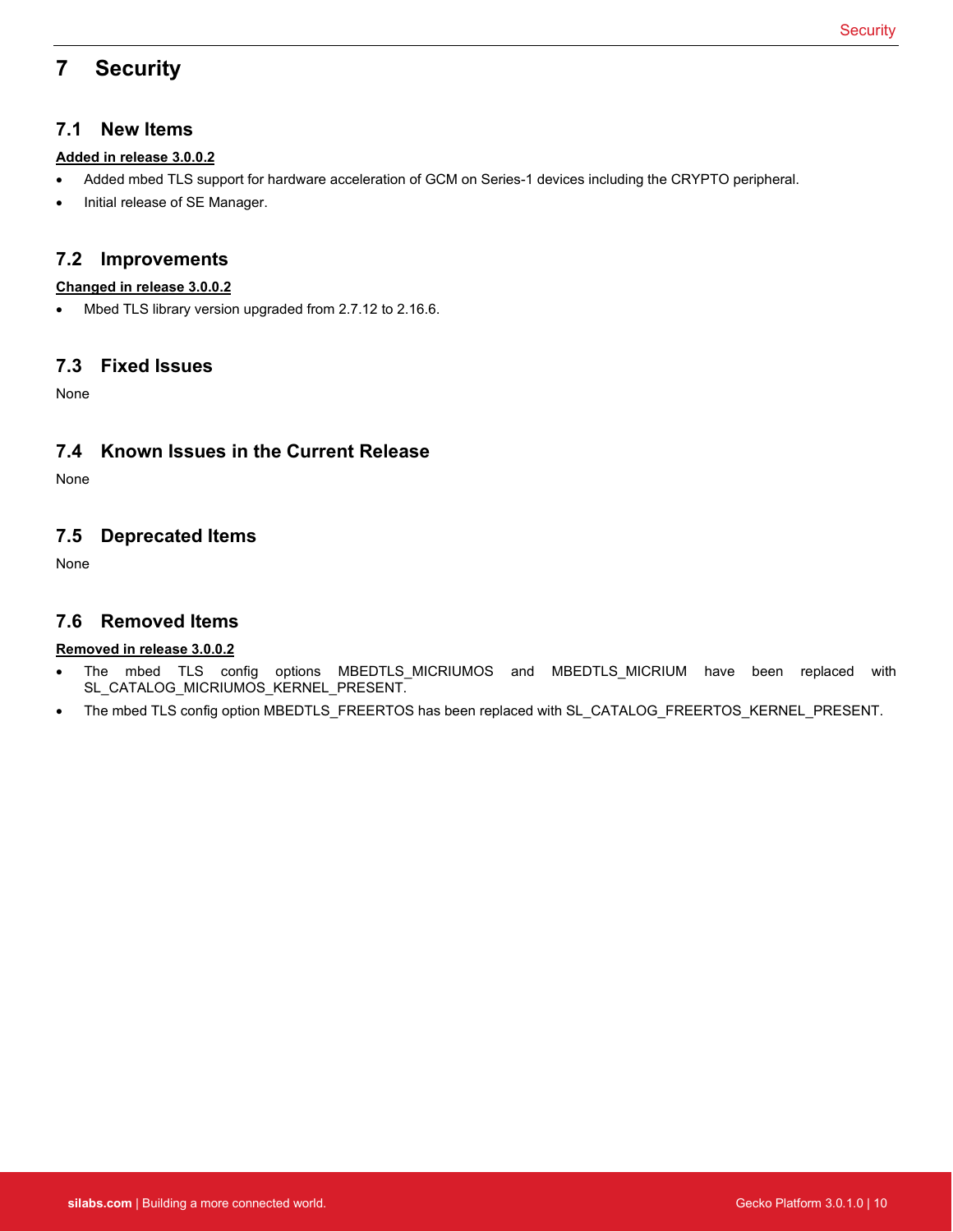# <span id="page-11-0"></span>**8 Operating System**

## **8.1 New Items**

None

## **8.2 Improvements**

#### **Changed in release 3.0.0.2**

• Removed the need to set RTOS\_INT\_CONTROLLER\_SEL in Micrium OS's rtos\_description.h.

## **8.3 Fixed Issues**

#### **Fixed in release 3.0.1.0**

| ID#    | <b>Description</b>                                                                                                                                                                                                                                                                                                                                                             |
|--------|--------------------------------------------------------------------------------------------------------------------------------------------------------------------------------------------------------------------------------------------------------------------------------------------------------------------------------------------------------------------------------|
| 617560 | Minor modification to the round-robin algorithm in Micrium OS scheduler. Before this release, if only one task is running<br>for a long time, the round-robin sleep timer would be disabled for optimization. This resulted in undefined behavior in<br>some special cases. To mitigate this problem, Micrium OS now resets the sleep timer of the task whenever it times out. |
| 519121 | Fixed an issue where idle context was not reached when OS CFG PRIO MAX was larger than twice the data bus<br>width.                                                                                                                                                                                                                                                            |
| 490998 | Fixed a case where OSSched() could de-reference a null pointer, in specific conditions.                                                                                                                                                                                                                                                                                        |
| 468431 | Some OS functions now return and set an error pointer to RTOS ERR NOT READY if the kernel is not running.                                                                                                                                                                                                                                                                      |

### **Fixed in release 3.0.0.2**

| ID# | <b>Description</b>                                                                                      |
|-----|---------------------------------------------------------------------------------------------------------|
|     | <sub>1</sub> Fixed a bug in Micrium OS's slists that could appear on some compilers with some settings. |

## **8.4 Known Issues in the Current Release**

None

### **8.5 Deprecated Items**

#### **Deprecated in release 3.0.1.0**

OS\_TRACE\_INIT is deprecated. The way to initialize SystemView is by calling SEGGER\_SYSVIEW\_Conf().

### **8.6 Removed Items**

#### **Removed in release 3.0.0.2**

The deprecated Clock (under Micrium OS) module was removed.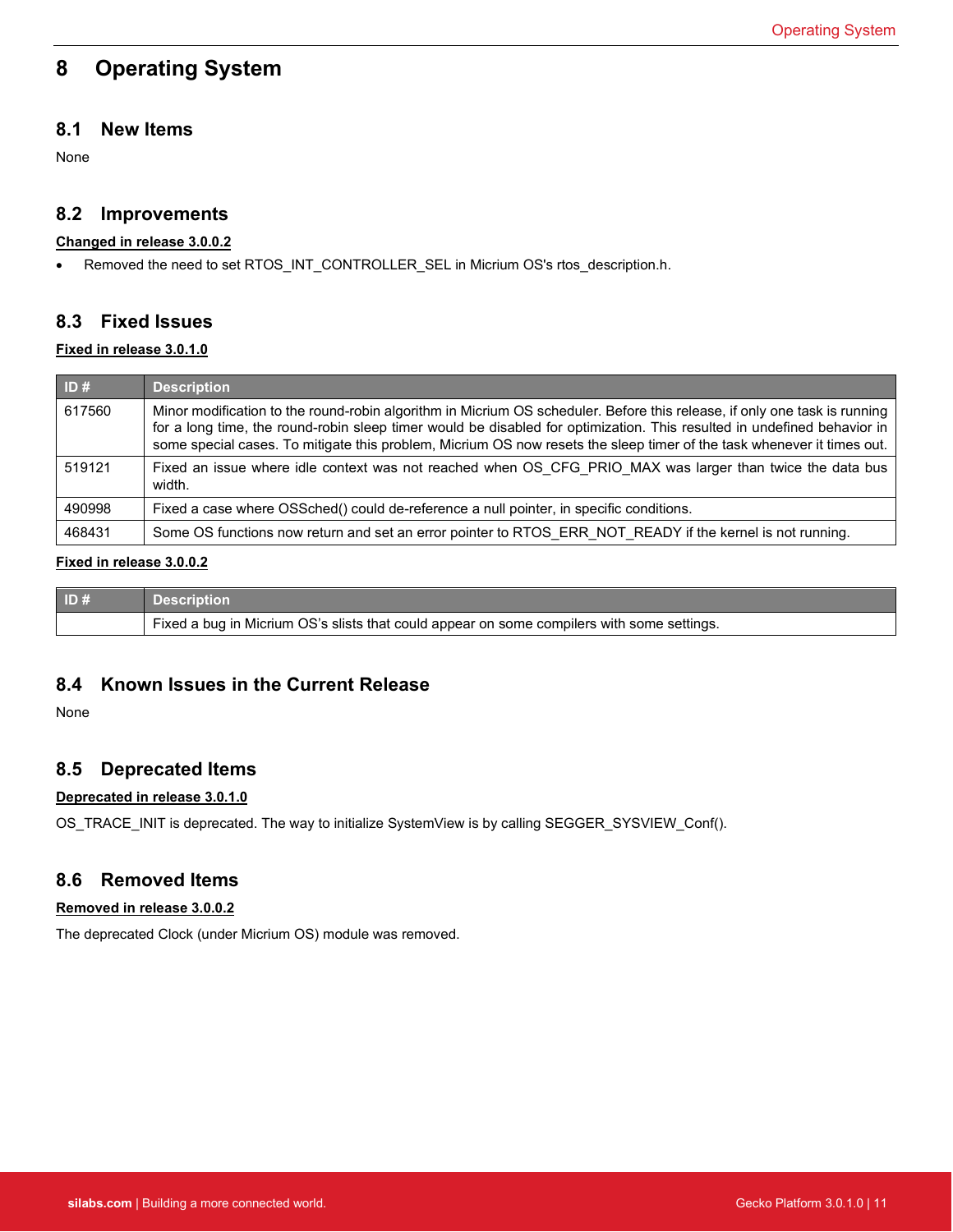# <span id="page-12-0"></span>**9 Gecko Bootloader**

### **9.1 New Items**

#### **Added in release 3.0.0.2**

- Application rollback protection support added.
- Added a new internal storage bootloader sample application bootloader-storage-internal-single-352 k for devices with 352 kB internal flash.
- bootloader\_secureBootEnforced() is added to check if signature verification on the application is enforced before every boot.
- bootloader\_parserContextSize is added, which can be used to find size of context struct BootloaderParserContext used by bootloader image parser to store parser state.
- The application upgrade process is updated to use DMA-based MSC writes. DMA-based MSC write can be enabled for storage interface APIs by selecting DMA from the internal storage plugin. bootloader\_getAllocatedDMAChannel can be used check the allocated DMA channel for the bootloader.
- Added bootloader\_parseImageInfo that can be used to parse ApplicationData\_t and bootloader version from a GBL stored in a buffer.

### **9.2 Improvements**

#### **Changed in release 3.0.0.2**

• The size of ParserContext\_t for Series-2 devices has been increased to 556 bytes.

### **9.3 Fixed Issues**

None

### **9.4 Known Issues in the Current Release**

None

### **9.5 Deprecated Items**

None

### **9.6 Removed Items**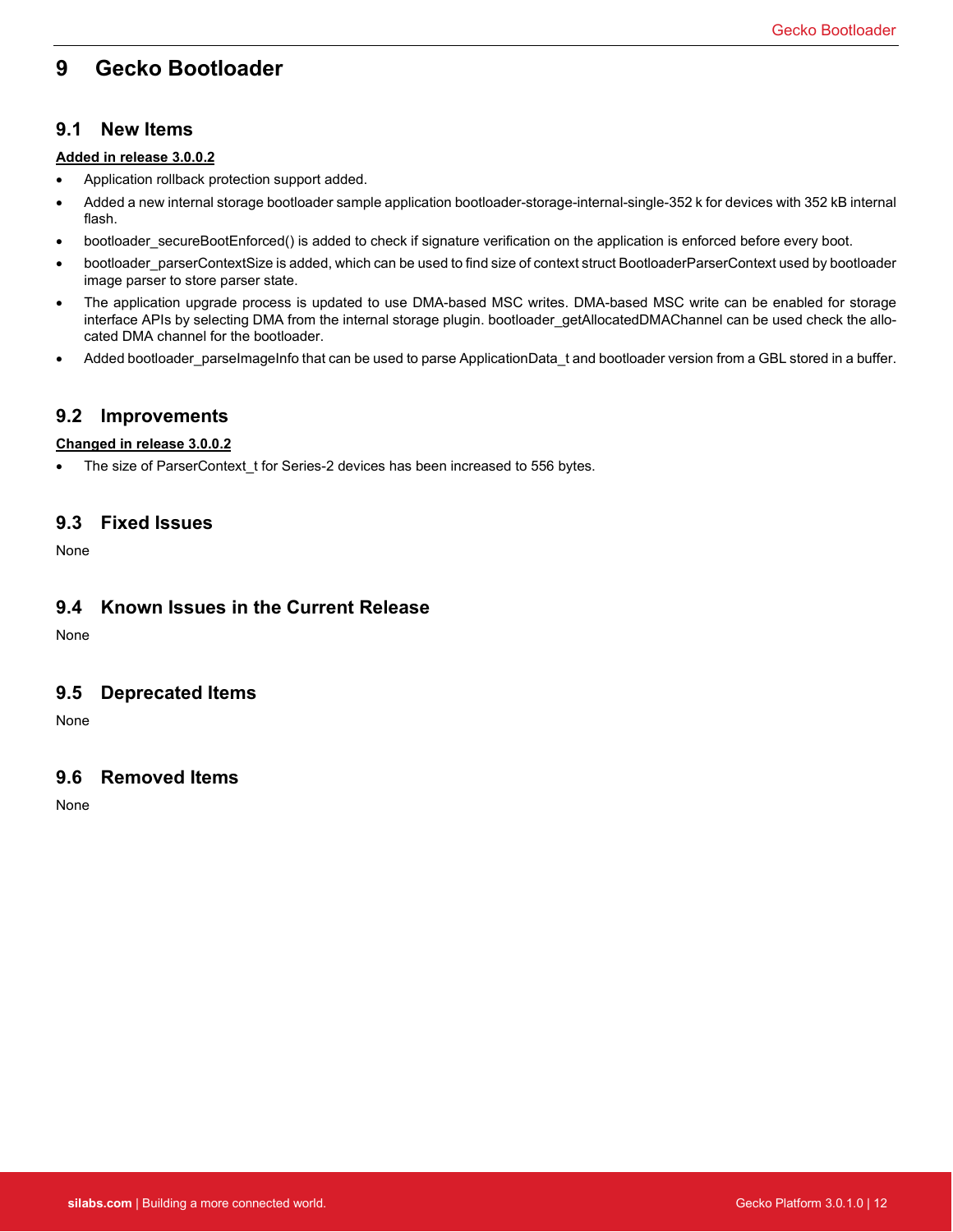# <span id="page-13-0"></span>**10 Examples**

### **10.1 New Items**

#### **Added in release 3.0.1.0**

• Added sample applications to demonstrate usage of the Secure Element Manager.

### **Added in release 3.0.0.2**

- Added common platform applications under app/common/example.
	- Empty C project
	- Blink Bare-metal
	- Blink Kernel
	- Blink PWM
	- I/O Stream USART Bare-metal
	- I/O Stream USART Kernel

## **10.2 Improvements**

None

## **10.3 Fixed Issues**

None

### **10.4 Known Issues in the Current Release**

None

### **10.5 Deprecated Items**

None

## **10.6 Removed Items**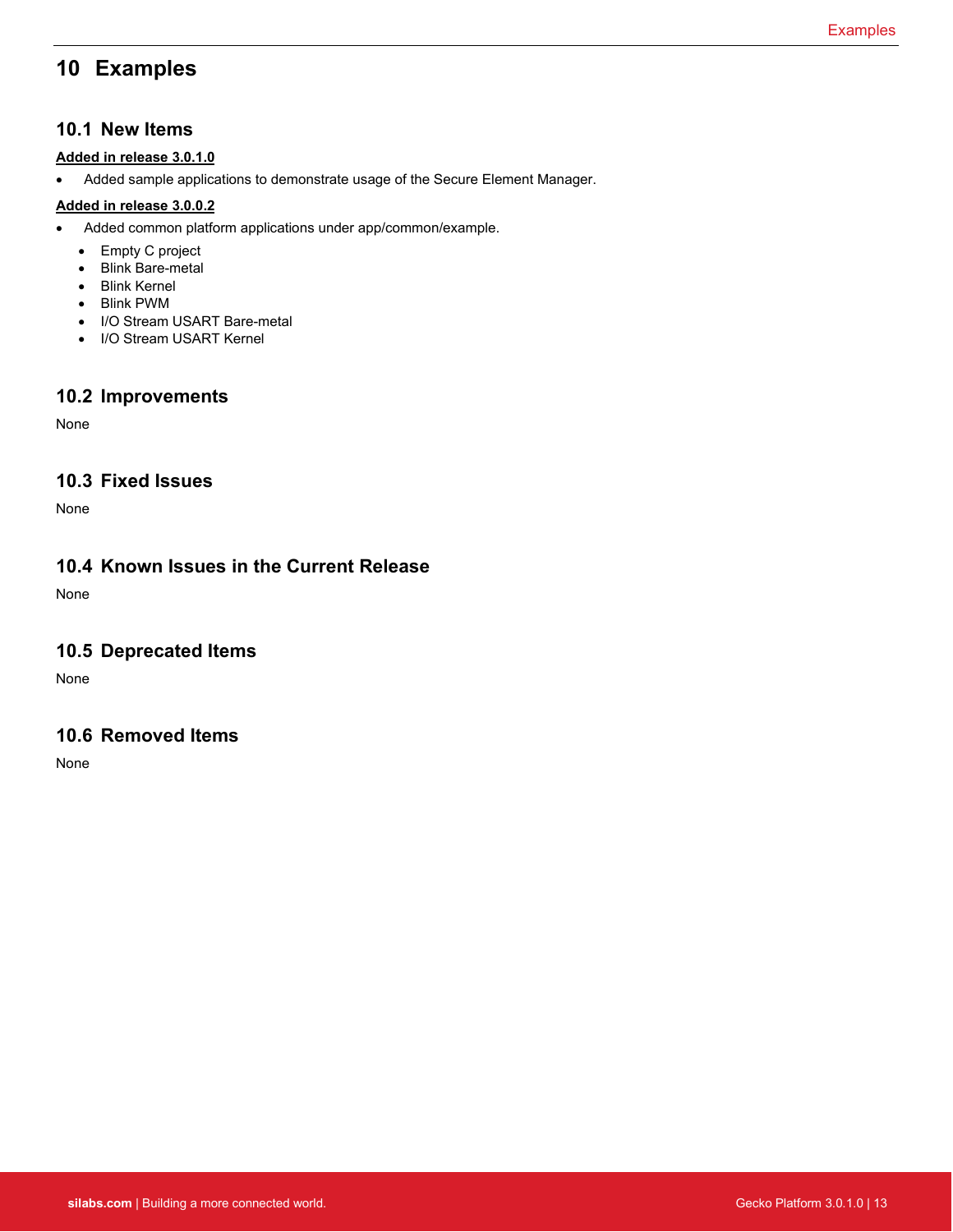# <span id="page-14-0"></span>**11 Boards and External Devices**

### **11.1 New Items**

#### **Added in release 3.0.1.0**

• Added VEML6035 driver to hardware/driver.

### **Added in release 3.0.0.2**

- Added the following external device drivers to hardware/driver: BMP280, CCS811, ICM20648, IMU, Memory LCD, MX25 flash shutdown, I2S mic, PDM mic, si1133, si70xx, si7210.
- Added functions for controlling Silicon Labs board features in hardware/board.

### **11.2 Improvements**

None

### **11.3 Fixed Issues**

#### **Fixed in release 3.0.0.2**

| ID#    | <b>Description</b>                                                                                                                |
|--------|-----------------------------------------------------------------------------------------------------------------------------------|
| 491599 | Fixed an issue where incorrect LFXO and HFXO configurations were applied in the default configuration for Silicon Labs<br>boards. |

### **11.4 Known Issues in the Current Release**

None

### **11.5 Deprecated Items**

None

## **11.6 Removed Items**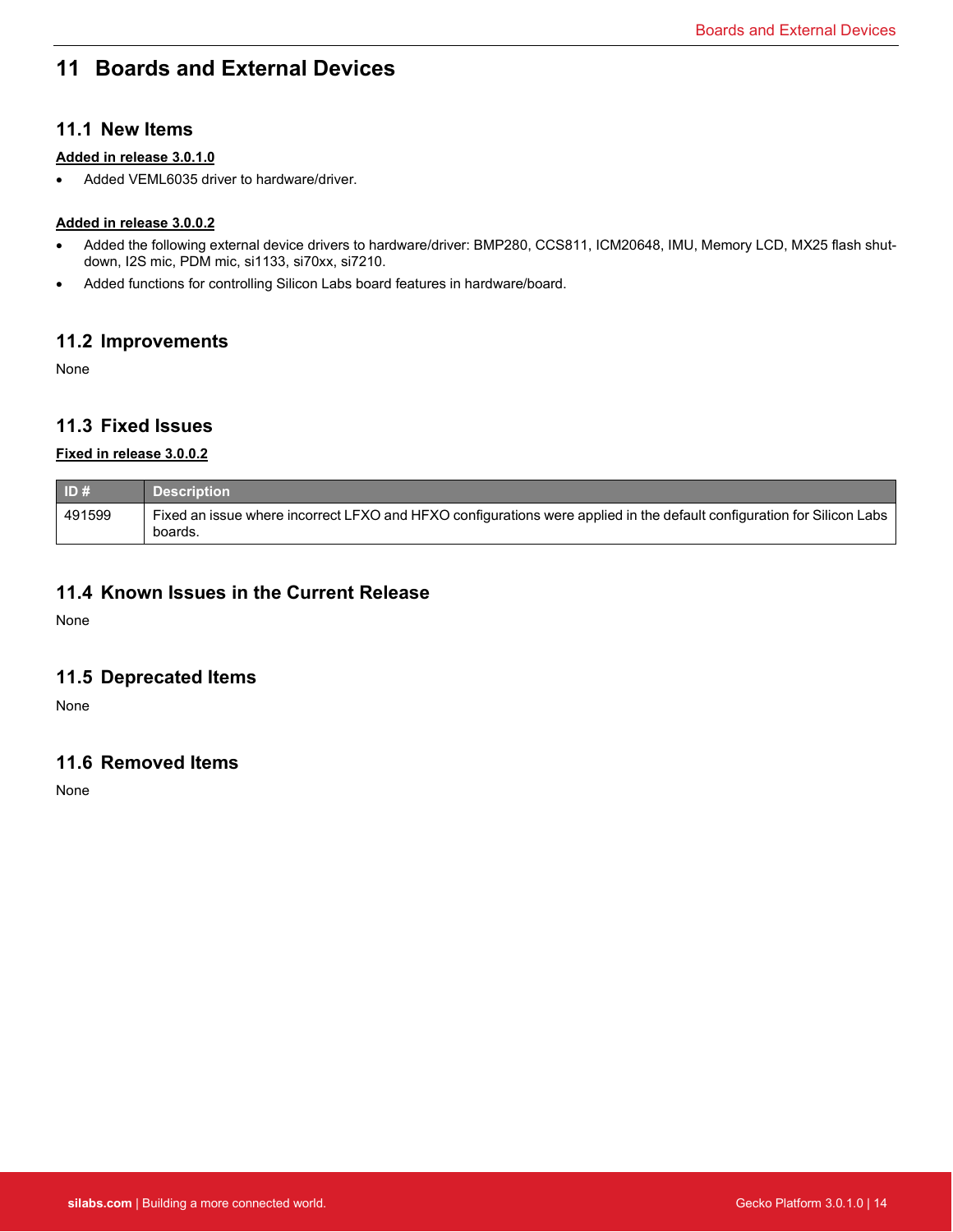# <span id="page-15-0"></span>**12 Other Gecko Platform Software Components**

## **12.1 New Items**

### **Added in release 3.0.0.2**

- Added automatic initialization of MX25 flash shutdown component.
- Added metadata description of platform code to support Simplicity Studio Project Configurator.
- Added CMSIS annotated configuration headers for platform code to support configuration of platform components in Simplicity Studio Project Configurator.
- Added board-specific CMSIS annotated configuration header files.
- Added support for generating linker files based on component selection in Simplicity Studio Project Configurator.

## **12.2 Improvements**

### **Changed in release 3.0.0.2**

• Various fixes to documentation on [https://docs.silabs.com/.](https://docs.silabs.com/)

### **12.3 Fixed Issues**

None

## **12.4 Known Issues in the Current Release**

None

## **12.5 Deprecated Items**

### **Deprecated in release 3.0.0.2**

- The Segger emWin graphics library is marked as deprecated and will be removed in a later release
- The IEC 60335 Class B library is marked as deprecated and will be removed in a later release

## **12.6 Removed Items**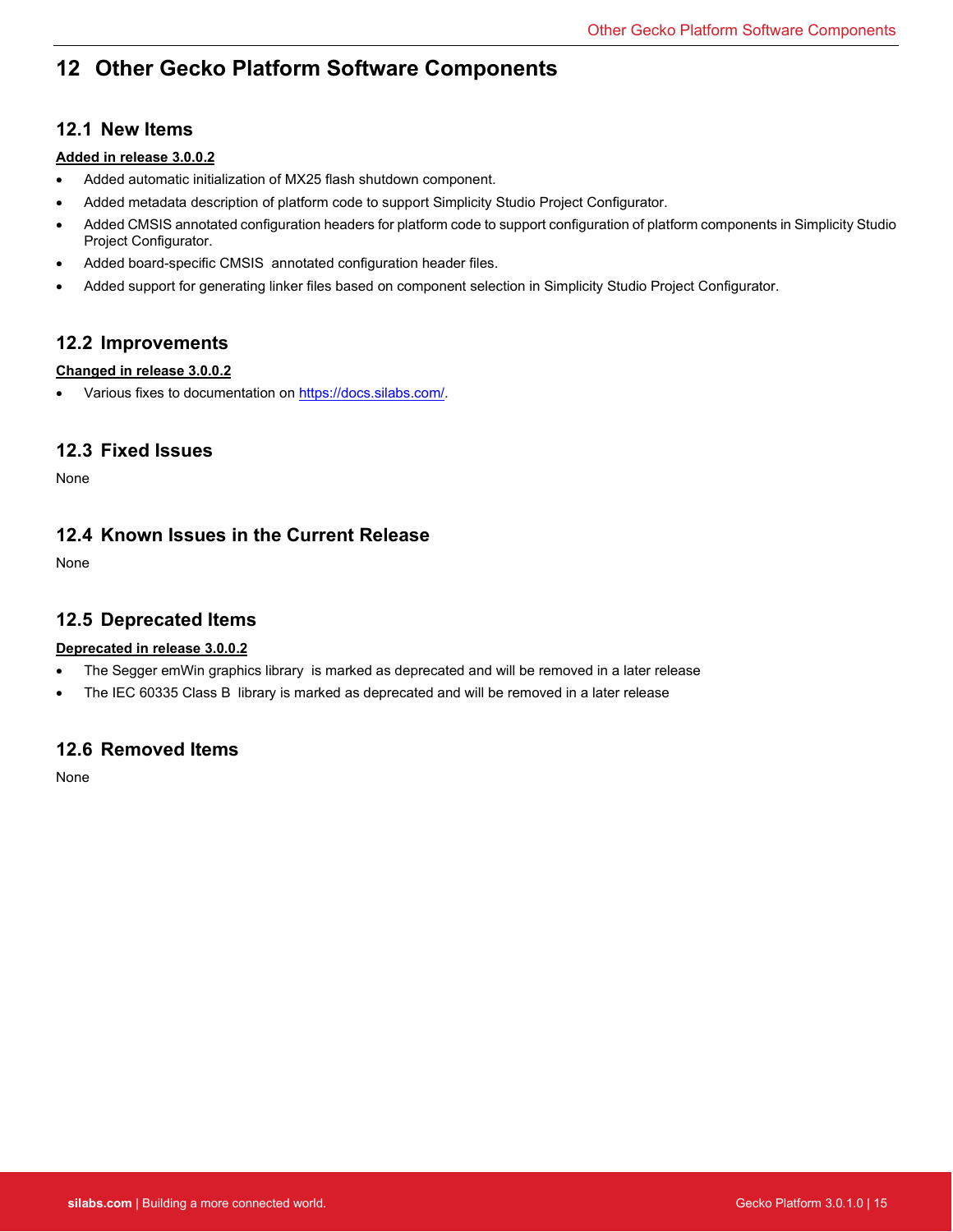# <span id="page-16-0"></span>**13 RAIL Library**

### **13.1 New Items**

#### **Added in release 3.0.1.0**

- Added support for MGM210PB22JIA, MGM210PB32JIA, BGM210PB22JIA and BGM210PA32JIA modules.
- Added RAIL build support for BGX220P22HNA21 and BGX220S22HNA21 modules.

#### **Added in release 3.0.0.2**

- Added support for setting the default value of the FramePending bit in outgoing IEEE 802.15.4 ACKs to true. This means that the user would then be responsible for clearing this bit in the frame pending callback instead of having it default to cleared and having to set it. See the RAIL\_IEEE802154\_Config\_t::defaultFramePendingInOutgoingAcks field for configuring this feature.
- Added a new API RAILCb ConfigSleepTimerSync() to allow for configuration of the PRS and RTCC channels used for timer sync operations.
- Added support for a new RAIL\_EVENT\_SCHEDULED\_RX\_STARTED and RAIL\_EVENT\_SCHEDULED\_TX\_STARTED, triggered when a scheduled receive or transmit begins. These are the same value because a scheduled receive and transmit cannot occur at the same time. Note: This new event shifted the bit positions of some events in RAIL Events t.
- Provided new RAIL\_RX\_CHANNEL\_HOPPING\_MODE\_MULTI\_SENSE along with RAIL\_RxChannelHoppingConfigMultiMode\_t to configure its parameters. This mode can be configured to tolerate brief loss of timing and/or preamble, making it less susceptible to hopping than the single-sense modes. It can also be used with RX duty cycling.
- Provided new RAIL\_RX\_CHANNEL\_HOPPING\_OPTION\_RSSI\_THRESHOLD to augment each of the RAIL\_RxChannelHoppingMode\_t modes\_with\_one\_RSSI\_Threshold check on entering receive\_for\_the\_channel. If the RSSI is below that specified by RAIL\_RxChannelHoppingConfigEntry\_t::rssiThresholdDbm then hop (or if below RAIL\_RxDutyCycleConfig\_t::rssiThresholdDbm, suspend Rx). RAIL\_RxDutyCycleConfig\_t has been augmented not only with this new field, but also now includes RAIL RxDutyCycleConfig t::options field. For those options to be recognized by RAIL\_ConfigRxDutyCycle() (due to backwards compatibility) RAIL\_RxDutyCycleConfig\_t::mode must be one of the new WITH\_OPTIONS modes, e.g. RAIL\_RX\_CHANNEL\_HOPPING\_MODE\_TIMEOUT\_WITH\_OPTIONS.
- Added support for the Silicon Labs Power Manager component. When enabled via RAIL\_InitPowerManager(), RAIL will communicate directly with the power manager to configure sleep modes.
- Updated the function RAIL\_GetRxPacketDetailsAlt to return the time position of the received packet timestamp corresponding to the default location in the packet.
- Added a new function, RAIL\_GetTxPacketDetailsAlt2, which allows a RAIL\_TxPacketDetails\_t structure to be passed as an argument.
- Added a new function, RAIL\_GetTxTimePreambleStartAlt, which allows a RAIL\_TxPacketDetails\_t structure to be passed as an argument.
- Added a new function, RAIL\_GetTxTimeSyncWordEndAlt, which allows a RAIL\_TxPacketDetails\_t structure to be passed as an argument.
- Added a new function, RAIL\_GetTxTimeFrameEndAlt, which allows a RAIL\_TxPacketDetails\_t structure to be passed as an argument.

## **13.2 Improvements**

#### **Changed in release 3.0.0.2**

- Relax constraints in RAIL to allow calling RAIL\_SetRxTransitions, RAIL\_SetTxTransitions, RAIL\_ScheduleRx, and all of the RAIL\_BLE\_ConfigPhy before the radio is completely IDLE.
- Updated the pa\_customer\_curve\_fits.py helper script to work with Python 3 as well as Python 2.
- Changed pa\_customer\_curve\_fits.py to take maxpower as a parameter to generate better curves. When maxpower and increment are different than the defaults they will now be included in the output curve. The current power curve limits can be read at runtime from the new RAIL\_GetTxPowerCurveLimits API.
- The RAIL\_GetRadioEntropy() API will now ensure a valid radio configuration has been loaded using RAIL\_ConfigChannels() since it can cause problems if the radio is used before this.
- Changed the minimum ramp time of the RAIL\_TX\_POWER\_MODE\_2P4GIG\_MP to be 3us to avoid problems with shorter ramp times.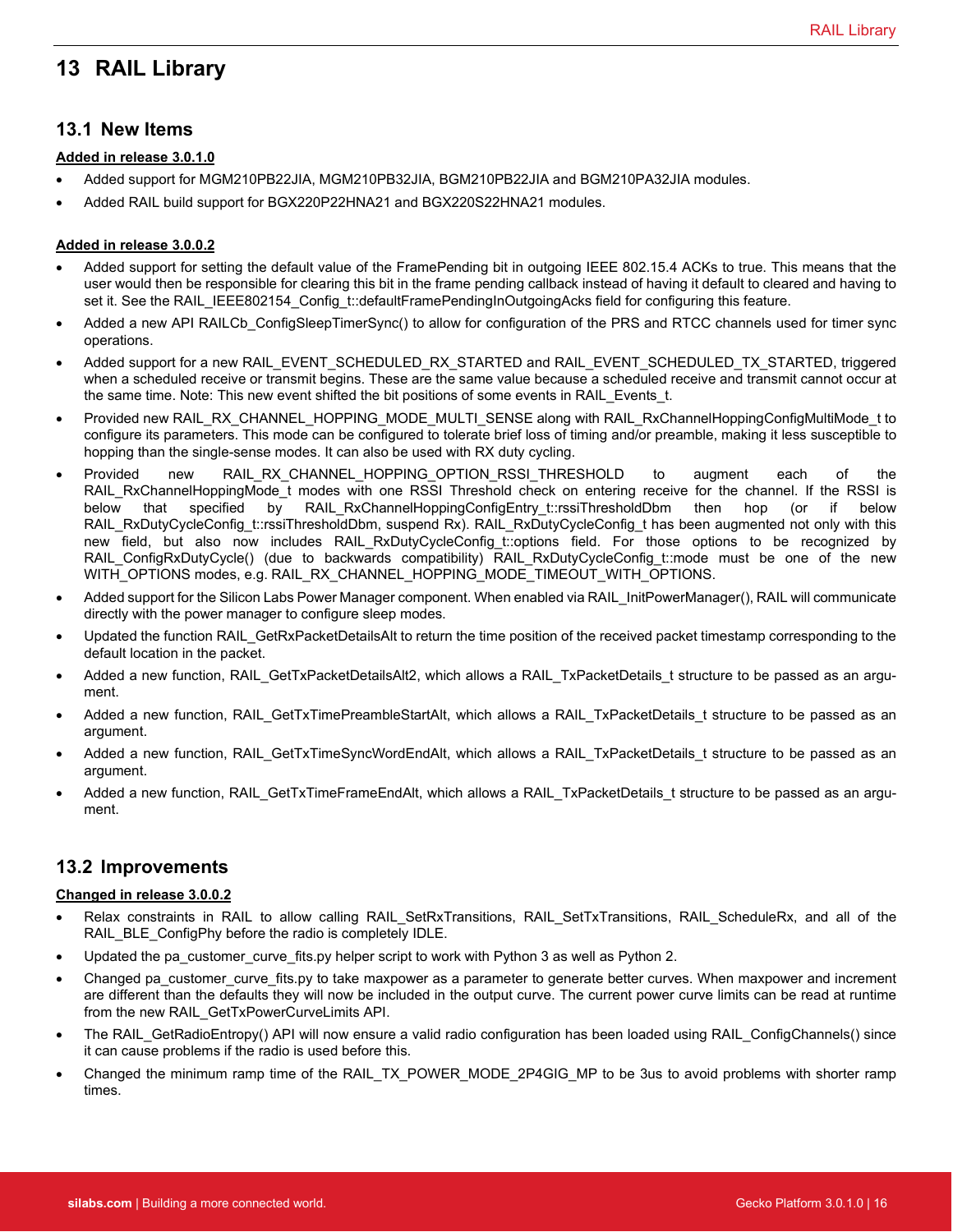• Improved frequency accuracy on EFR32xG1x devices when the radio configuration has an entry with a large number of channels. Previously, small errors in the channel spacing calculation could exist. If they did, then when computing the channel frequency this error would be multiplied by the channel number minus the start channel for that entry causing some drift for higher order channels. This was not much an issue in most cases, but for certain PHY and crystal combinations it could be worse.

## **13.3 Fixed Issues**

#### **Fixed in release 3.0.1.0**

| ID#    | <b>Description</b>                                                                                                                                                          |
|--------|-----------------------------------------------------------------------------------------------------------------------------------------------------------------------------|
| 493409 | Fixed an issue where output power might not be set correctly when changing frequency bands within one channel<br>configuration.                                             |
| 497061 | Corrected an issue on EFR32xG1x chips where specifying a large ramp time could erroneously add extra delay to a<br>transmit.                                                |
| 519195 | EFR32xG21 will now use RTCC channel 0, as opposed to the PRORTC, to perform sleep timer synchronization. This<br>will help lower the EM2 current consumption for this chip. |

#### **Fixed in release 3.0.0.2**

| ID#    | <b>Description</b>                                                                                                                                                                                                                                                                                                                                                                                                  |
|--------|---------------------------------------------------------------------------------------------------------------------------------------------------------------------------------------------------------------------------------------------------------------------------------------------------------------------------------------------------------------------------------------------------------------------|
| 456338 | Fixed an issue with RAIL state transitions where an internal timer wrapping could cause incorrect transition times. This<br>error would previously affect a maximum of one packet every 15 minutes.                                                                                                                                                                                                                 |
| 459581 | Fixed<br>an issue where the output power was too low on the EFR32xG21<br>when<br>using<br>the<br>RAIL TX POWER MODE 2P4GIG MP PA and certain ramp times.                                                                                                                                                                                                                                                            |
| 464534 | Fixed issue where RAIL_StartAverageRssi() ran twice as long as it should have.                                                                                                                                                                                                                                                                                                                                      |
| 464734 | Regenerated the power curves for the EFR32xG22 to allow access to the maximum power level available on the chip.                                                                                                                                                                                                                                                                                                    |
| 464735 | Closed tiny timing window on EFR32xG13 that might corrupt PTI appended info when idling the radio.                                                                                                                                                                                                                                                                                                                  |
| 465096 | Fixed an issue where RAIL Idle() was not properly terminating an ongoing RAIL StartAverageRssi() process.                                                                                                                                                                                                                                                                                                           |
| 466012 | Fixed an issue where the CRC could be disabled indefinitely on transmit when switching configs in a multiphy setup.                                                                                                                                                                                                                                                                                                 |
| 474678 | Fixed an issue with duty cycle receive and channel hopping on the EFR32xG1x parts where some components would<br>be left on even with long delay parameters causing extra current to be used. This allows for a noticeable improvement<br>in power consumption when using the RAIL_ConfigRxDutyCycle() API with a delay in the hundreds of microseconds or<br>more.                                                 |
| 475184 | Fixed an issue on the EFR32xG22 where the receiver was not automatically re-calibrated if the temperature changed<br>significantly while sitting in receive. This could cause the radio to go off channel for significant temperature changes<br>resulting in receive problems.                                                                                                                                     |
| 477833 | Some radio configurations on the EFR32XG22 are not usable with RAIL address filtering and RAIL 802.15.4 filtering.<br>Add an assert to catch those cases.                                                                                                                                                                                                                                                           |
| 479539 | Fixed a bug where the RAIL ConfigTxPower() would override the PA capacitor tune values for transmit and receive<br>without caching them. In a multiprotocol scenario this could cause us to apply incorrect PA capacitor tune values set<br>prior to a call to RAIL_ConfigTxPower. Note that you must still call RAIL_SetPaCTune after any making any changes to<br>the power configuration via RAIL ConfigTxPower. |
| 479665 | Fixed an issue where RAIL SetRxFifo() would not reject a buffer smaller than 64 bytes and would mistakenly think it is<br>very big. In addition, RAIL_ASSERT_FAILED_RX_FIFO_BYTES can no longer occur with a 64 byte buffer when doing<br>IR calibration.                                                                                                                                                           |
| 482007 | Fixed a bug in multiprotocol RAIL where running an IR calibration during a protocol switch would fail. The calibration<br>function will now return RAIL_STATUS_INVALID_STATE if called in such a scenario.                                                                                                                                                                                                          |
| 483688 | Fixed an issue where the power mode selected when using RAIL TX POWER MODE 2P4GIG HIGHEST on<br>supported chips was not saved in a multiprotocol context and could cause problems.                                                                                                                                                                                                                                  |
| 484374 | Fixed regression from 2.8.1 on EFR32xG21 where Bluetooth LE did not include packet sync word on PTI.                                                                                                                                                                                                                                                                                                                |
| 489214 | Fixed an issue where calling RAIL IEEE802154 CalibrateIr2p4Ghz, RAIL IEEE802154 CalibrateIrSubGhz, or<br>RAIL BLE Calibratelr with a NULL imageRejection parameter would result in a crash.                                                                                                                                                                                                                         |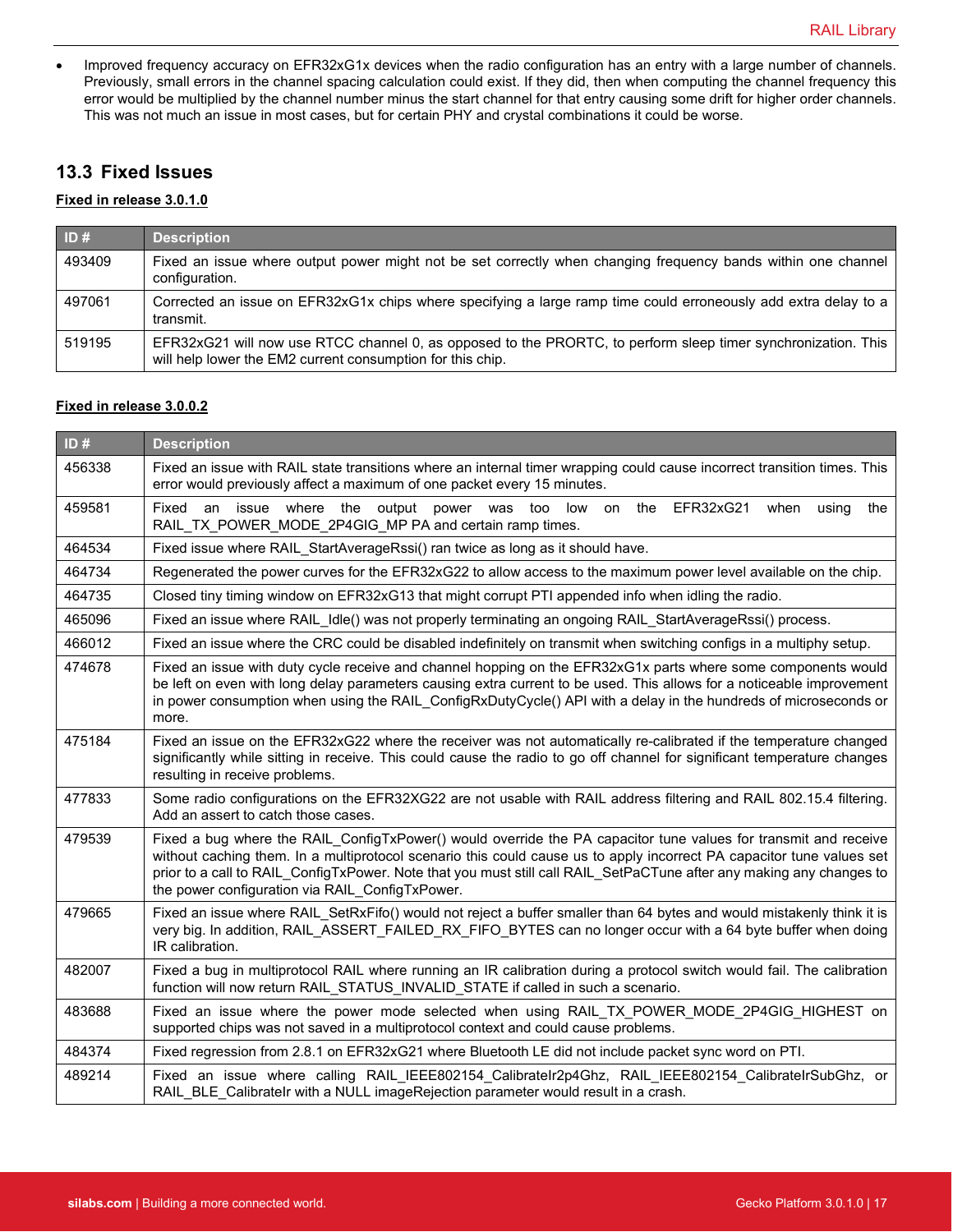## **13.4 Known Issues in the Current Release**

Issues in bold were added since the previous release. If you have missed a release, recent release notes are available o[n https://www.si](https://www.silabs.com/products/software)[labs.com/products/software.](https://www.silabs.com/products/software)

| ID#    | <b>Description</b>                                                                                                                                                |
|--------|-------------------------------------------------------------------------------------------------------------------------------------------------------------------|
| 500103 | When using WiFi coexistence with no priority pin but a directional priority pin the high priority events will be<br>counted with low priority events incorrectly. |

## **13.5 Deprecated Items**

None

## **13.6 Removed Items**